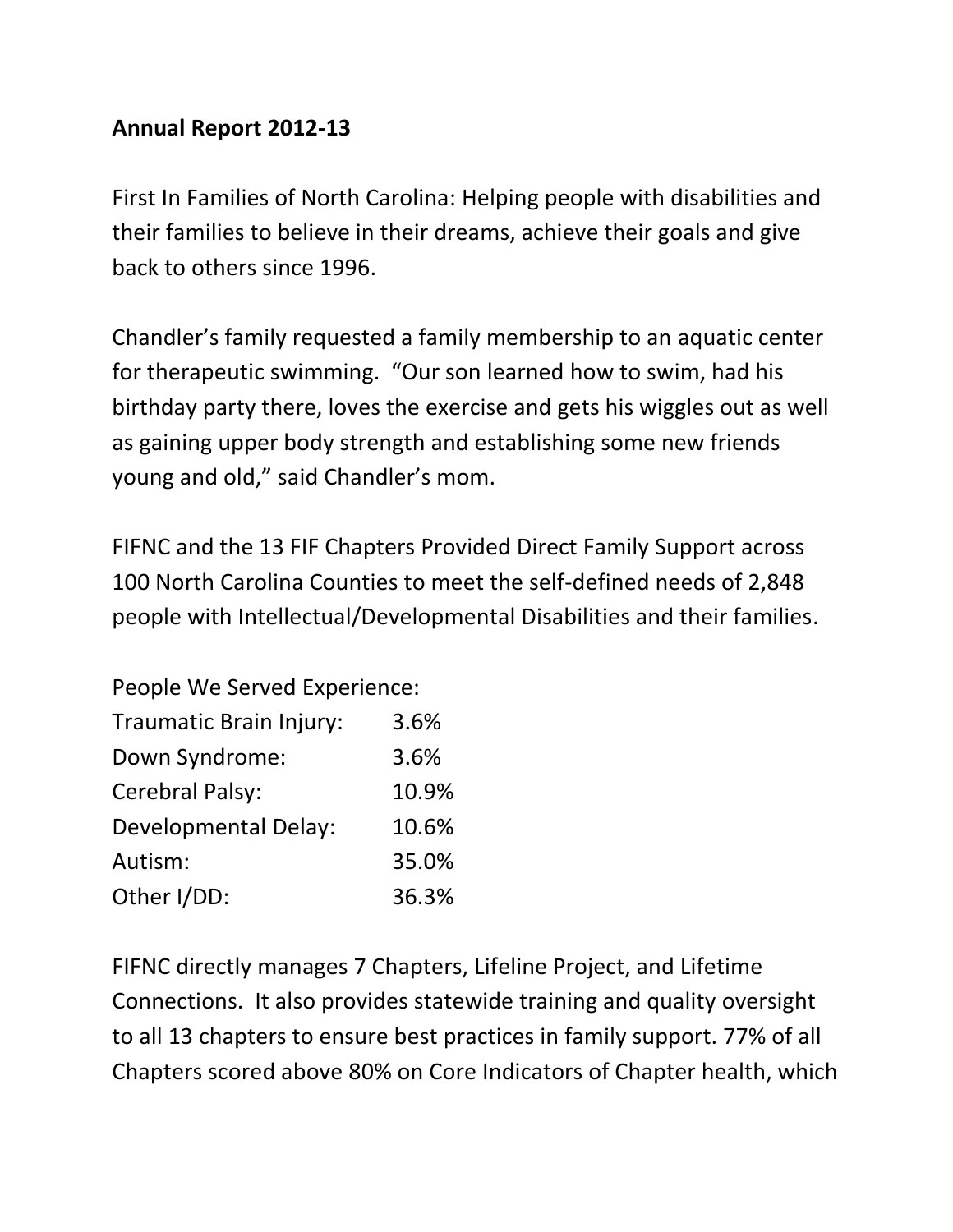measure customer leadership, leveraging of resources, self-defined goals, and giving back.

www.fifnc.org: We launched a new website to increase the visibility of our organization, and served 14% more families than last year!

Families Supported:

FIFNC and the Chapters it directly manages served 1,108 families! FIFNC and the local chapters have served 30,564 families since 1998!

"Your work is outstanding! As a social worker I know how very special and important empowerment is. I admire the work you all do together." – Susan Z., FIF Donor

80% of Lifetime Connections Members indicated they have achieved some of their future planning goals! 96% of families surveyed indicated they would recommend FIF to

others!

| What we helped with:      |     |
|---------------------------|-----|
| <b>Basic Needs:</b>       | 6%  |
| Camp/Programs:            | 11% |
| Day Care:                 | 2%  |
| Education:                | 9%  |
| Equipment:                | 8%  |
| Health & Wellness:        | 4%  |
| Home Repair/Modification: | 3%  |
| <b>Household Items:</b>   | 7%  |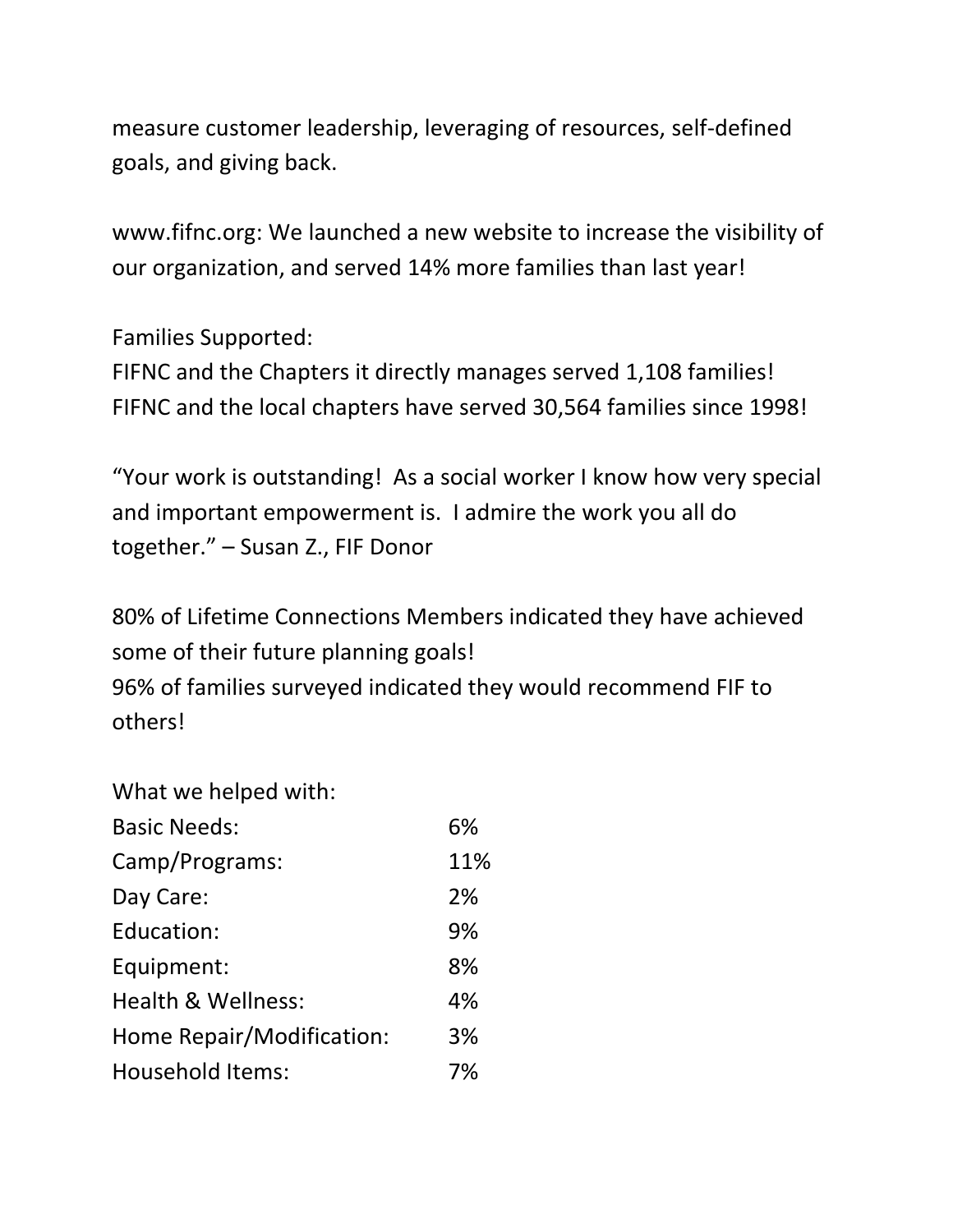| Medical:            | 1%  |
|---------------------|-----|
| Recreation:         | 2%  |
| Respite:            | 3%  |
| Therapy/Counseling: | 7%  |
| Transportation:     | 19% |
| Utilities/Housing:  | 1%  |
| Other:              | 17% |

## Thank You!

FIFNC families benefited from\$318,436.42 of donated goods, professional services, and monetary contributions. These donations added 40 cents to every dollar of public funding; a 74% increase from last year! Volunteers gave 2,123 hours in service to support our activities.

Management Team Member of the Year: Ha Dinh The customer-led Management Team is crucial to the family support provided by a First In Families Chapter. Ha Dinh, active member of the Wake Chapter for five years, exemplifies the heart of our mission through dedicated and cheerful service. When Ha learned that another self-advocate applicant was moving into her first apartment and needed dishes she said, "I know I have some things I could pass on." Within a week, a box was delivered to the Wake office full of kitchen items. During the 2013 back to school drive Ha filled many kids' backpacks with school supplies, and at a Thirty-One fundraiser more than met the benchmark for funds raised. Whether helping with fundraisers and public awareness events, assisting with meeting individual applications, or contributing to best practice policy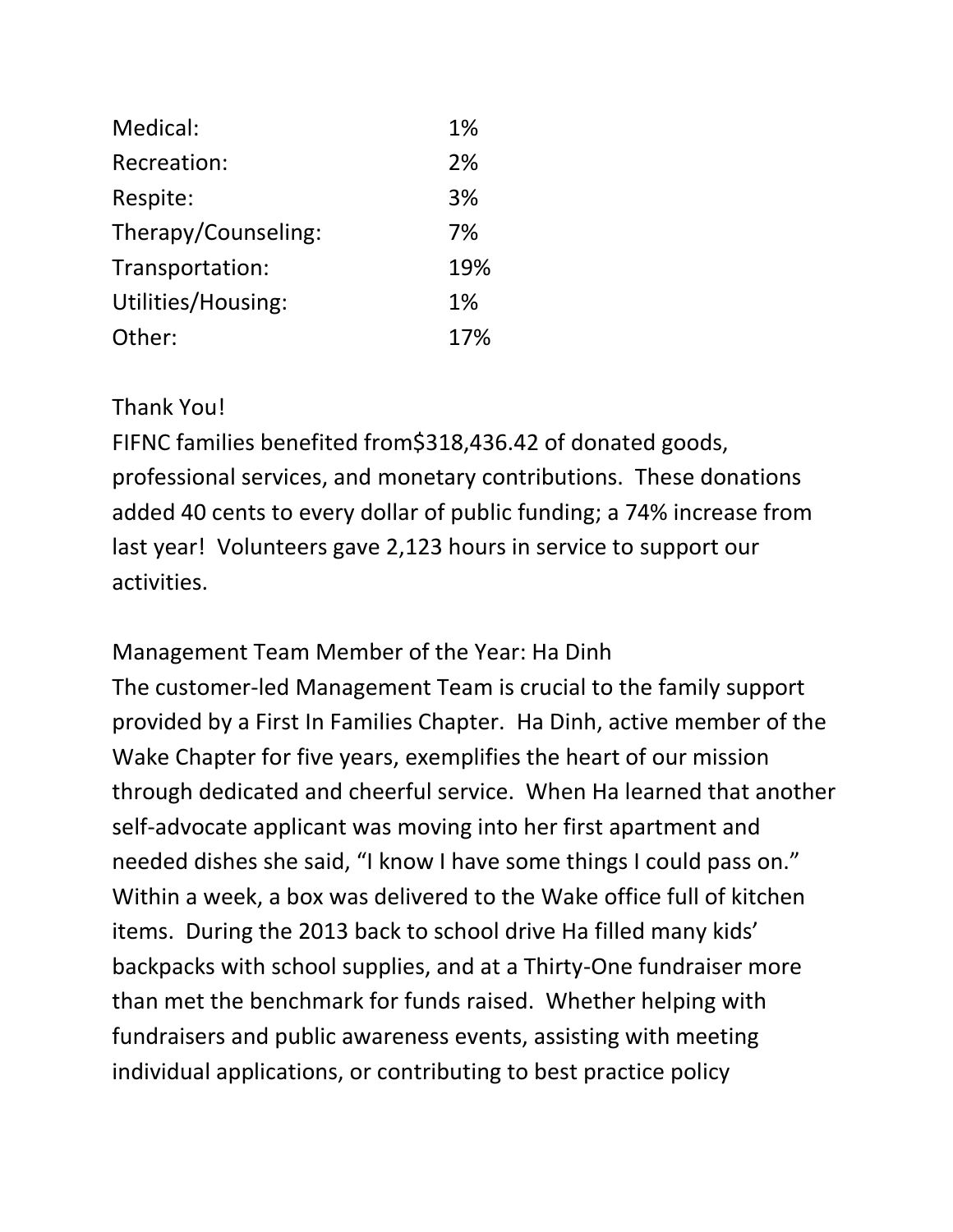development for family support, Ha brings great energy and fun to the team. Thank you, Ha!

Donate: Online at www.fifnc.org or contact FIFNC Volunteer: With the local FIF Chapter in your area Partner: Your business or community group with First In Families Connect: Like us on Facebook &Follow us on Twitter for the latest news

## Financials:

During the period of July 1, 2012 through June 30, 2013, FIFNC's total revenue was \$1,402,835. Total expenses were \$1,320,274.

| Income:                                           |       |
|---------------------------------------------------|-------|
| <b>State Grants:</b>                              | 2.5%  |
| Program Fees:                                     | 1.1%  |
| Fundraising, Contributions, Miscellaneous Income: | 2.9%  |
| In-Kind Contributions:                            | 18.3% |
| <b>Local Government Grants:</b>                   | 75.2% |
| Expenses:                                         |       |
| Fundraising:                                      | 1%    |
| <b>Management and General:</b>                    | 12%   |
| <b>Program Services:</b>                          | 86%   |

A Letter of Thanks:

Due to the unprecedented generosity of our business partners, and unbounded creativity of our Management Teams and staff, 71% of fulfilled requests were met in part or full by support from businesses,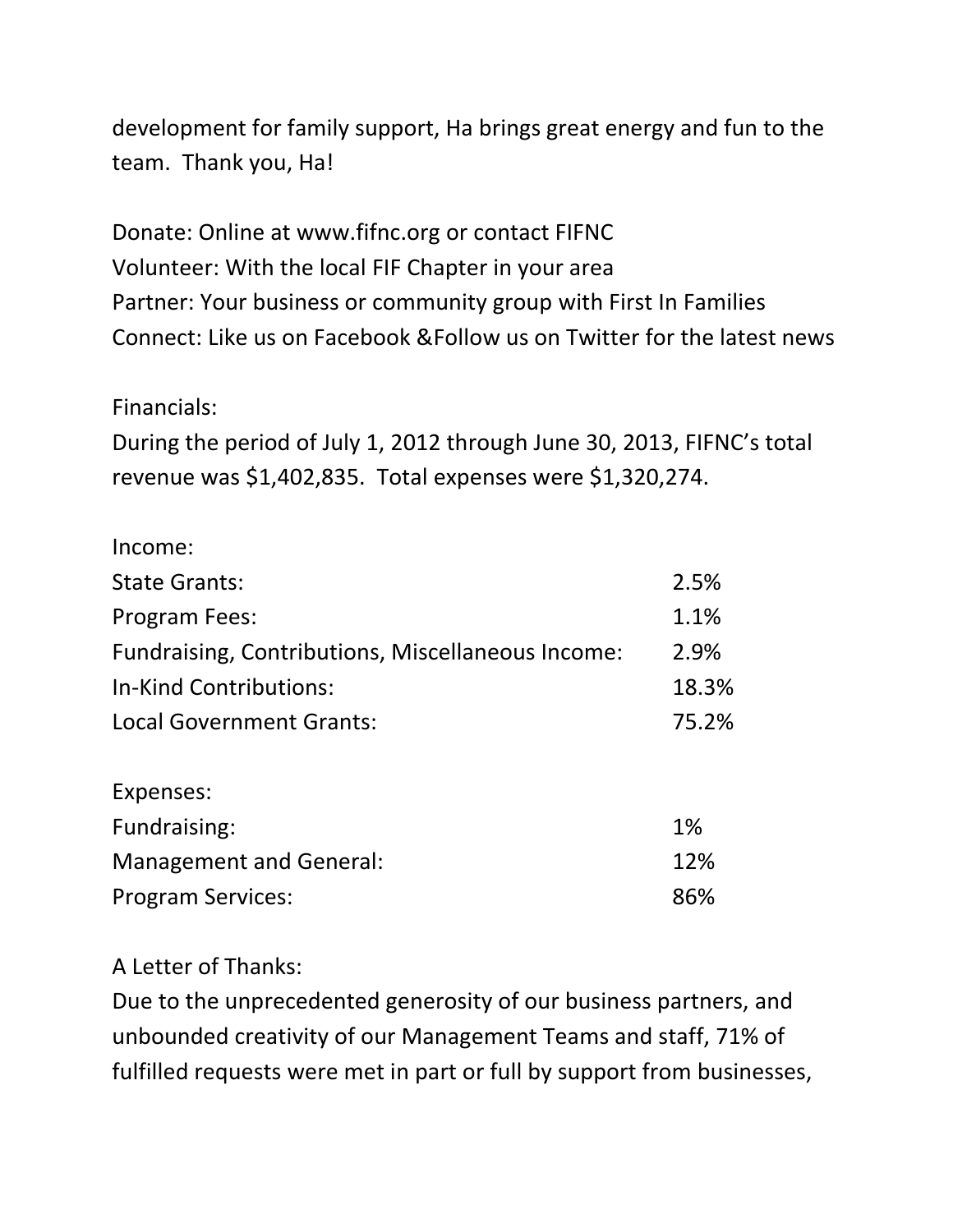foundations or donations rather than public funding. The majority of our families do not receive waiver services, and many are not even Medicaid eligible. Crisis prevention is a frequent outcome of our ability to quickly assist families. First In Families complements the new Managed Care system in a vital way, and could not do it without the 513 participating businesses, customer leaders, volunteers of all sorts, and generous public (local and state) funding. We are grateful, and looking forward to next year and even more productive creativity! Sincerely,

Betsy MacMichael, Executive Director Greg McGrew, Board President

Board Members: Greg McGrew, President, Apex Mark Bullock, Interim Vice President, Durham Peggy Balak, Secretary, Raleigh Robin McDuffie, Treasurer, Chapel Hill Erica Ferranti Shelagh Kenney Melanie Mattingly Gwen McArthur Cynthia K. Parkey Cheryl Powell Pat Reid Jillaine VanEssen

FIFNC 3109 University Drive,